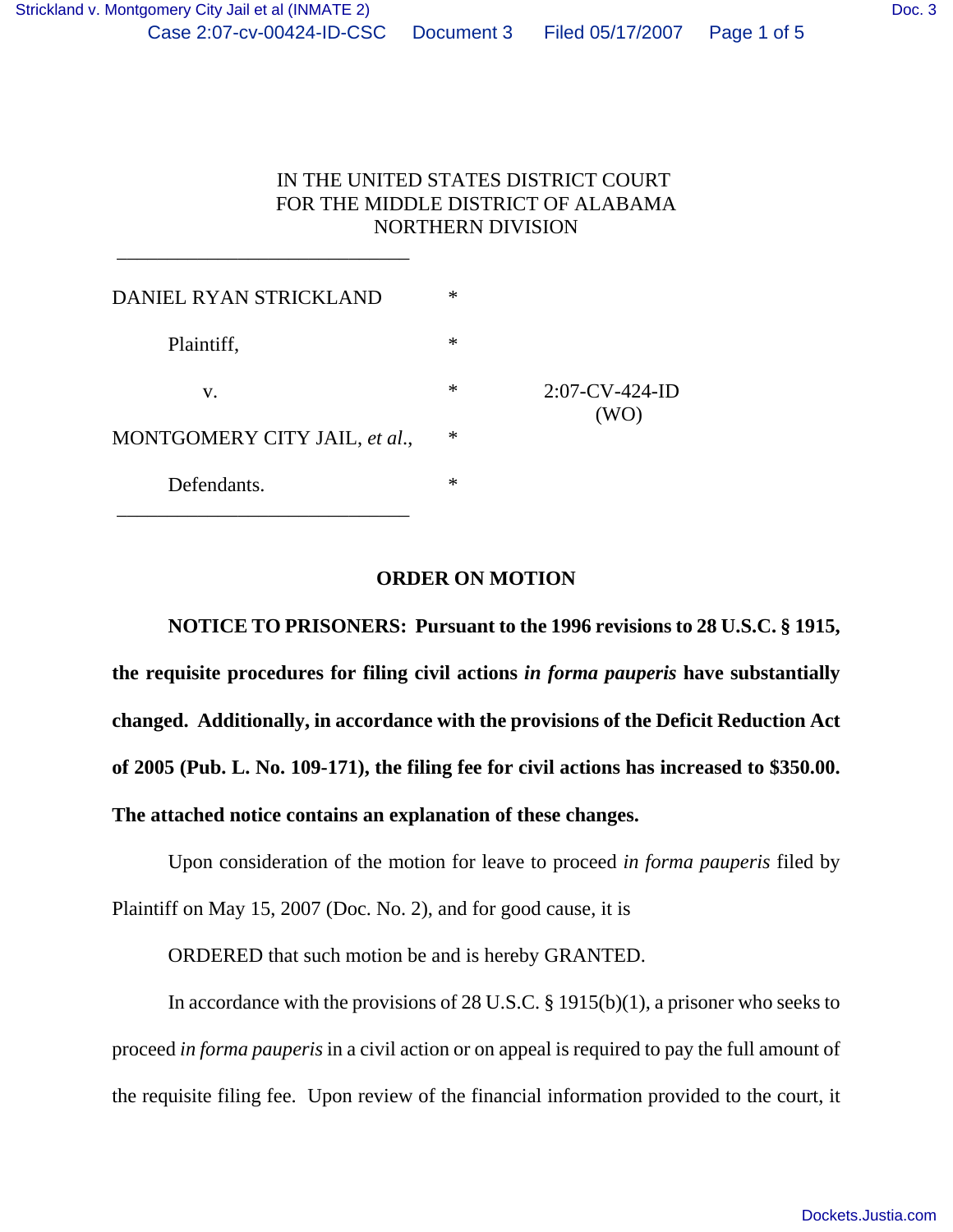appears that Plaintiff lacks the requisite funds in his prison account for this court to require payment of either the entire filing fee or an initial partial filing fee. However, under the provisions of 28 U.S.C. § 1915(b)(1), this court must "assess and, when funds exist, collect" the \$350.00 filing fee from monies available to Plaintiff. In light of the foregoing and in accordance with the provisions of 28 U.S.C. § 1915(b)(2), it is further

#### ORDERED that:

1. Plaintiff shall make monthly payments of 20 percent of each preceding month's income credited to his account as payments towards the \$350.00 filing fee; and

2. Those persons having custody of Plaintiff shall forward the above described payments from Plaintiff's account to the clerk of this court each time the amount in his account exceeds \$10.00 until the \$350.00 filing fee is paid in full. *Id.* 

To aid Plaintiff and those persons having custody of Plaintiff in complying with the requirements of this order, the clerk is DIRECTED to furnish a copy of this order to the inmate account clerk at the Montgomery City Jail.

Plaintiff is advised that if this case is dismissed for any reason he remains obligated to pay the \$350.00 filing fee. The filing fee will be collected from any funds which become available to Plaintiff and will be forwarded to this court by those persons having custody of Plaintiff pursuant to the directives contained in this order.

Additionally, Plaintiff is advised that if he files a notice of appeal he will likewise be required to pay the requisite appellate filing fee which is currently \$455.00. Thus, if at the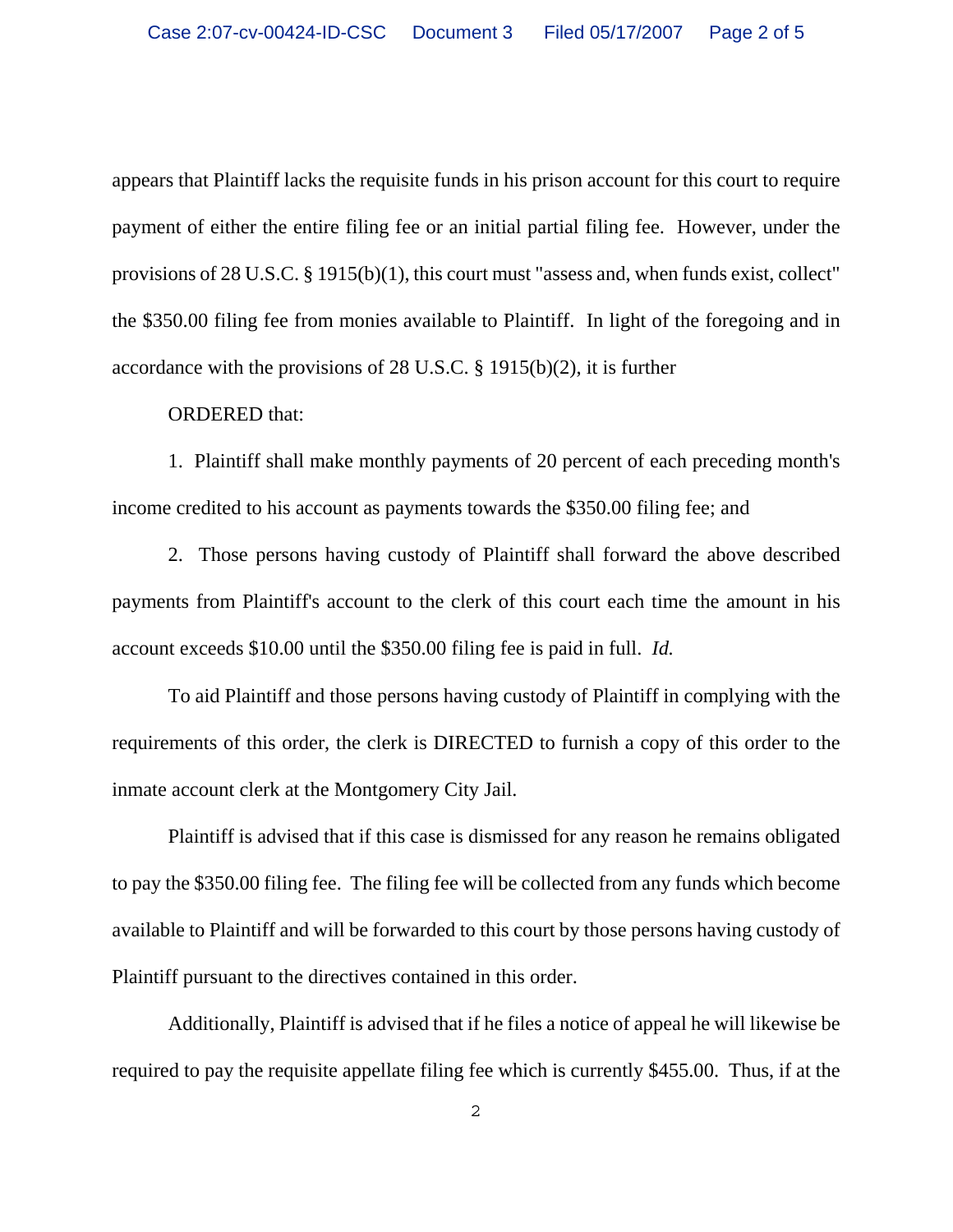time Plaintiff files a notice of appeal he has the necessary funds to pay the \$455.00 filing fee, he must submit such amount to the court with the notice of appeal. If the requisite funds are not available and Plaintiff seeks to proceed *in forma pauperis* on his appeal, he must complete an affidavit in support of such request and supply the court with a certified copy of his prison account statement for the 6-month period preceding the filing of the appeal. However, Plaintiff is informed that regardless of this court's determination on his *in forma pauperis* motion the entire appellate filing fee will be collected from those persons having custody of him from funds available in his prison account in a manner similar to that outlined in this order.

Done, this 17th day of May 2007.

 /s/ Charles S. Coody CHARLES S. COODY CHIEF UNITED STATES MAGISTRATE JUDGE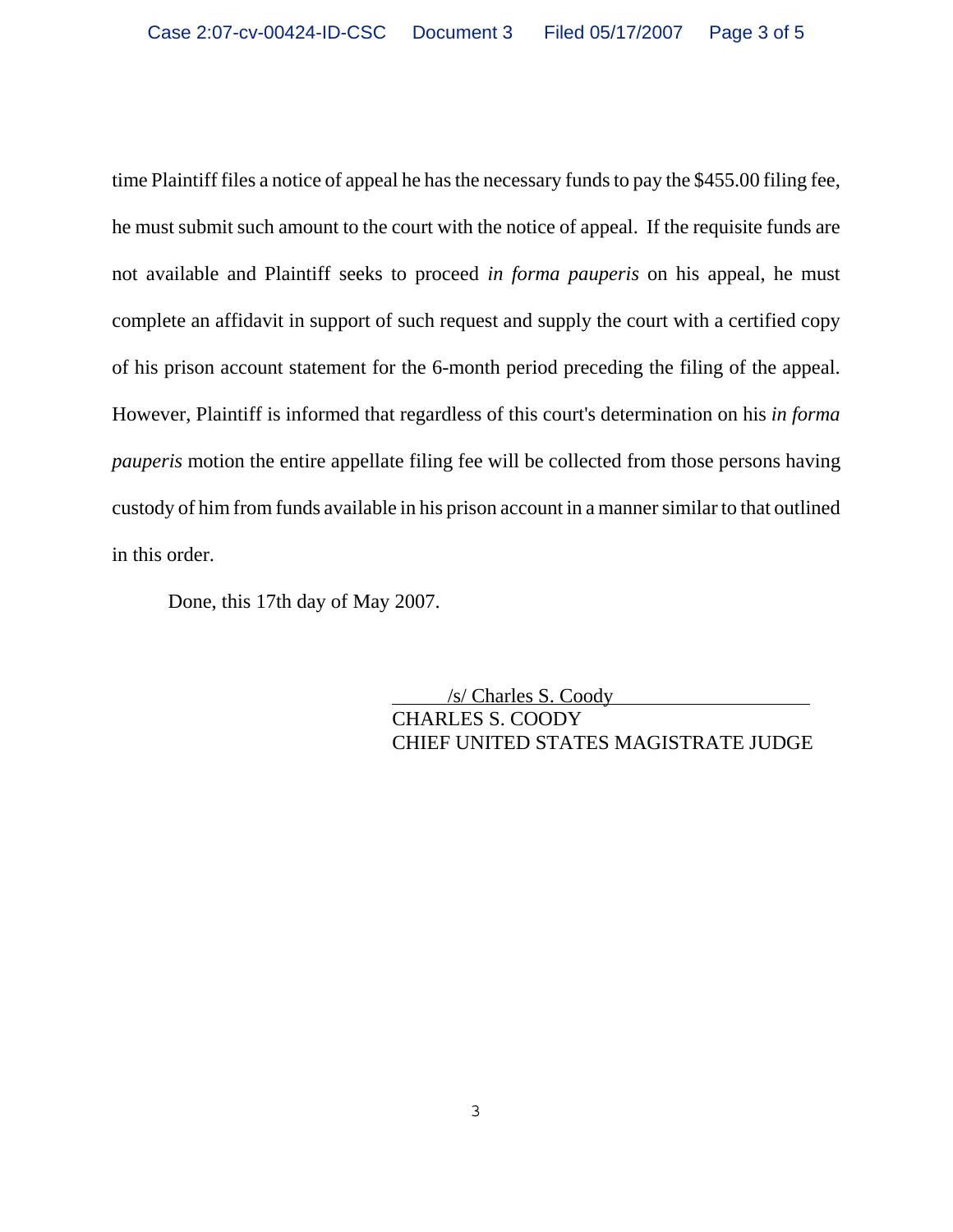### **NOTICE**

# INFORMATION TO PRISONERS SEEKING LEAVE TO PROCEED *IN FORMA PAUPERIS* PURSUANT TO 28 U.S.C. § 1915 IN CIVIL ACTIONS BEFORE ANY FEDERAL COURT

**In accordance with 1996 amendments to the** *in forma pauperis* **(IFP) statute governing civil actions in federal court, as a prisoner you will be obligated to pay the full filing fee of \$350.00 for a civil action**. **If you later file an appeal, the filing fee for the appeal is \$455.00 and you will likewise be responsible for payment of such fee. Thus, if at the time you file your action you have the funds available to pay the requisite filing fee, you must send such amount to the court with your complaint or notice of appeal and, if appropriate, your IFP application.** 

If you do not have enough money to pay the full filing fee when your action is filed, you can file the action without prepayment of the filing fee. However, the court will assess and, when funds exist, collect an initial partial filing fee. The initial partial filing fee will be equal to 20 percent of the average monthly deposits to your prison or jail account for the six months immediately preceding the filing of the lawsuit, or 20 percent of the average monthly balance in your prison or jail account for that same six month period, whichever is greater. The court will order that you make the initial partial filing fee out of your prison or jail account or any other funds you have indicated are available to you. **If you fail to submit the initial partial filing fee, your case will be dismissed and the full amount of the filing fee will be collected from those persons having custody of you**.

After the initial partial filing fee has been paid, you will be responsible for paying the balance of the filing fee. To fulfill your obligation for payment of the full filing fee, each month you will owe 20 percent of your preceding month's income toward the balance on the filing fee. Pursuant to an order of the court, the agency that has custody of you will collect that money and send payments to the court any time the amount in the account exceeds \$10.00. **You are advised that the balance of the filing fee will be collected even if the action is subsequently dismissed for any reason, summary judgment is granted against you, or you fail to prevail at trial.** 

In order to proceed with an action or appeal *in forma pauperis* you must complete the affidavit in support of your request to proceed *in forma pauperis* and supply the court with a certified copy of your prisoner account statement for the 6-month period preceding the filing of the complaint or notice of appeal and return it to the court with your cause of action. If you submit an incomplete form or do not submit a prison or jail account statement with the